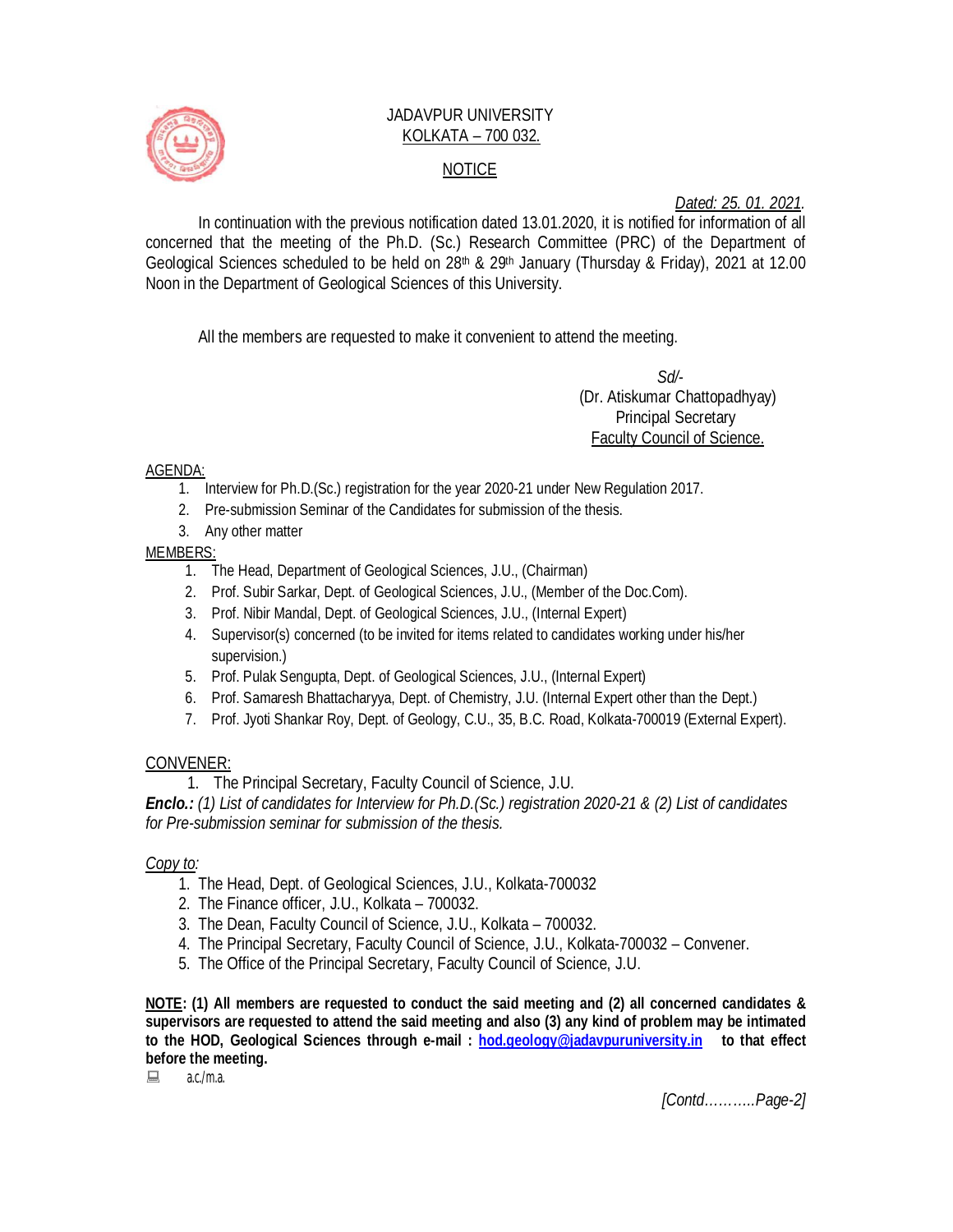*[Page-2]*

# **(1) LIST OF CANDIDATES FOR INTERVIEW FOR PH.D.(SC.) REGISTRATION FOR THE YEAR 20-21**

|                                    |                              |                             |                           | <b>DEPARTMENT OF GEOLOGICAL SCIENCES, as per vacancy below</b> |               |                               |                         |           |  |
|------------------------------------|------------------------------|-----------------------------|---------------------------|----------------------------------------------------------------|---------------|-------------------------------|-------------------------|-----------|--|
| <b>Department</b>                  |                              | <b>Total</b>                | <b>General</b>            | <b>SC</b>                                                      | <b>ST</b>     | OBC-A                         | OBC-B                   | <b>PD</b> |  |
| Geological                         |                              | 7                           | 4                         | $\overline{2}$                                                 | $\mathsf{X}$  | 1                             | X                       | X         |  |
| <b>Sciences</b>                    |                              |                             |                           |                                                                |               |                               |                         |           |  |
| <b>VENUE : DEPT. OF GEOLOGICAL</b> |                              |                             |                           | DATE: 28 & 29.01.2021                                          |               |                               | <b>TIME: 12-00 NOON</b> |           |  |
| <b>SCIENCES</b>                    |                              |                             |                           |                                                                |               | Category                      |                         |           |  |
| SI.                                | Name of the candidates       |                             | Name of the proposed      |                                                                |               | Reference no. and date        |                         |           |  |
| No.                                |                              |                             | supervisor                |                                                                |               |                               |                         |           |  |
| $\overline{1}$ .                   | Smt. Twameka Sen             |                             | Dr. Babar Ali Shah,       |                                                                | FS/Ph.D/Geol. |                               | General                 |           |  |
|                                    | [NET & GATE Qualified]       |                             | Assistant Professor,      |                                                                | Sc./1/20-21   |                               |                         |           |  |
|                                    |                              |                             |                           | Dept. of Geological<br>Sciences, J.U., Kolkata-                |               | dt. 11.12.2020                |                         |           |  |
|                                    |                              |                             |                           |                                                                |               |                               |                         |           |  |
|                                    |                              |                             |                           | 700032                                                         |               |                               |                         | General   |  |
| 2.                                 |                              | Smt. Debaroti Das           |                           | Dr. Babar Ali Shah,                                            |               |                               | FS/Ph.D/Geol.           |           |  |
|                                    | [NET & SET Qualified]        |                             |                           | Assistant Professor,<br>Dept. of Geological                    |               | Sc./2/20-21<br>dt. 11.12.2020 |                         |           |  |
|                                    |                              |                             |                           | Sciences, J.U., Kolkata-                                       |               |                               |                         |           |  |
|                                    |                              |                             |                           | 700032                                                         |               |                               |                         |           |  |
| 3.                                 | <b>Sri Gouri Sankar</b>      |                             |                           | Prof. Nibir Mandal, Dept.                                      |               |                               | FS/Ph.D/Geol.           |           |  |
|                                    | <b>Mukherjee</b>             |                             |                           | of Geological Sciences,                                        |               |                               | Sc./3/20-21             |           |  |
| [NET Qualified]                    |                              |                             | J.U., Kolkata-700032      |                                                                |               | dt. 14.12.2020                |                         |           |  |
| 4.                                 | Sri Ayan Patsa               |                             | Prof. Nibir Mandal, Dept. |                                                                | FS/Ph.D/Geol. |                               | General                 |           |  |
|                                    |                              | [NET Qualified]             |                           | of Geological Sciences,                                        |               | Sc./4/20-21                   |                         |           |  |
|                                    |                              |                             |                           | J.U., Kolkata-700032                                           |               | dt. 14.12.2020                |                         |           |  |
| 5.                                 | <b>Sri Pramit Chatterjee</b> |                             | Prof. Nibir Mandal, Dept. |                                                                |               | FS/Ph.D/Geol.                 |                         |           |  |
|                                    |                              | [NET Qualified]             |                           | of Geological Sciences,                                        |               | Sc./5/20-21                   |                         | General   |  |
|                                    |                              |                             |                           | J.U., Kolkata-700032                                           |               | dt. 14.12.2020                |                         |           |  |
| 6.                                 | Sri Souryadip Ghosh          |                             |                           | Prof. Subir Sarkar, Dept.                                      |               | FS/Ph.D/Geol.                 |                         | General   |  |
|                                    | [NET Qualified]              |                             |                           | of Geological Sciences,                                        |               | Sc./6/20-21                   |                         |           |  |
|                                    |                              |                             |                           | J.U., Kolkata-700032                                           |               | dt. 16.12.2020                |                         |           |  |
| 7 <sub>1</sub>                     |                              | <b>Sri Avik Das</b>         |                           | Prof. Subir Sarkar, Dept.                                      |               | FS/Ph.D/Geol.                 |                         | SC.       |  |
|                                    |                              | [NET & SET Qualified]       |                           | of Geological Sciences,                                        |               | Sc./7/20-21                   |                         |           |  |
|                                    |                              |                             |                           | J.U., Kolkata-700032                                           |               | dt. 16.12.2020                |                         |           |  |
| 8.                                 |                              | <b>Sri Sourav Mitra</b>     |                           | Prof. Subrata Karmakar,                                        |               | FS/Ph.D/Geol.                 |                         | General   |  |
|                                    |                              | [NET Qualified]             |                           | Dept. of Geological                                            |               | Sc./8/20-21                   |                         |           |  |
|                                    |                              |                             |                           | Sciences, J.U., Kolkata-                                       |               | dt. 18.12.2020                |                         |           |  |
|                                    |                              |                             |                           | 700032                                                         |               |                               |                         |           |  |
| 9.                                 |                              | Sri Joyendu Batabyal        |                           | Dr. Sunipa Mandal,                                             |               | FS/Ph.D/Geol.                 |                         | General   |  |
|                                    |                              | <b>INET, GATE &amp; SET</b> |                           | Assistant Professor,                                           |               | Sc./9/20-21                   |                         |           |  |
|                                    | Qualified                    |                             |                           | Dept. of Geological                                            |               | dt. 21.12.2020                |                         |           |  |
|                                    |                              |                             |                           | Sciences, J.U., Kolkata-                                       |               |                               |                         |           |  |
|                                    |                              |                             |                           | 700032                                                         |               |                               |                         |           |  |
| 10.                                |                              | <b>Smt. Solanky Das</b>     |                           | Dr. Supriya Mondal,                                            |               | FS/Ph.D/Geol.                 |                         | <b>SC</b> |  |
|                                    |                              | [WRET Qualified]            |                           | Professor, Dept. of                                            |               | Sc./1/20-21                   |                         |           |  |
|                                    |                              |                             |                           | <b>Geological Sciences,</b>                                    |               | dt. 21.12.2020                |                         |           |  |
|                                    |                              |                             |                           | J.U., Kolkata-700032                                           |               |                               |                         |           |  |

*[Contd------- Page-3]*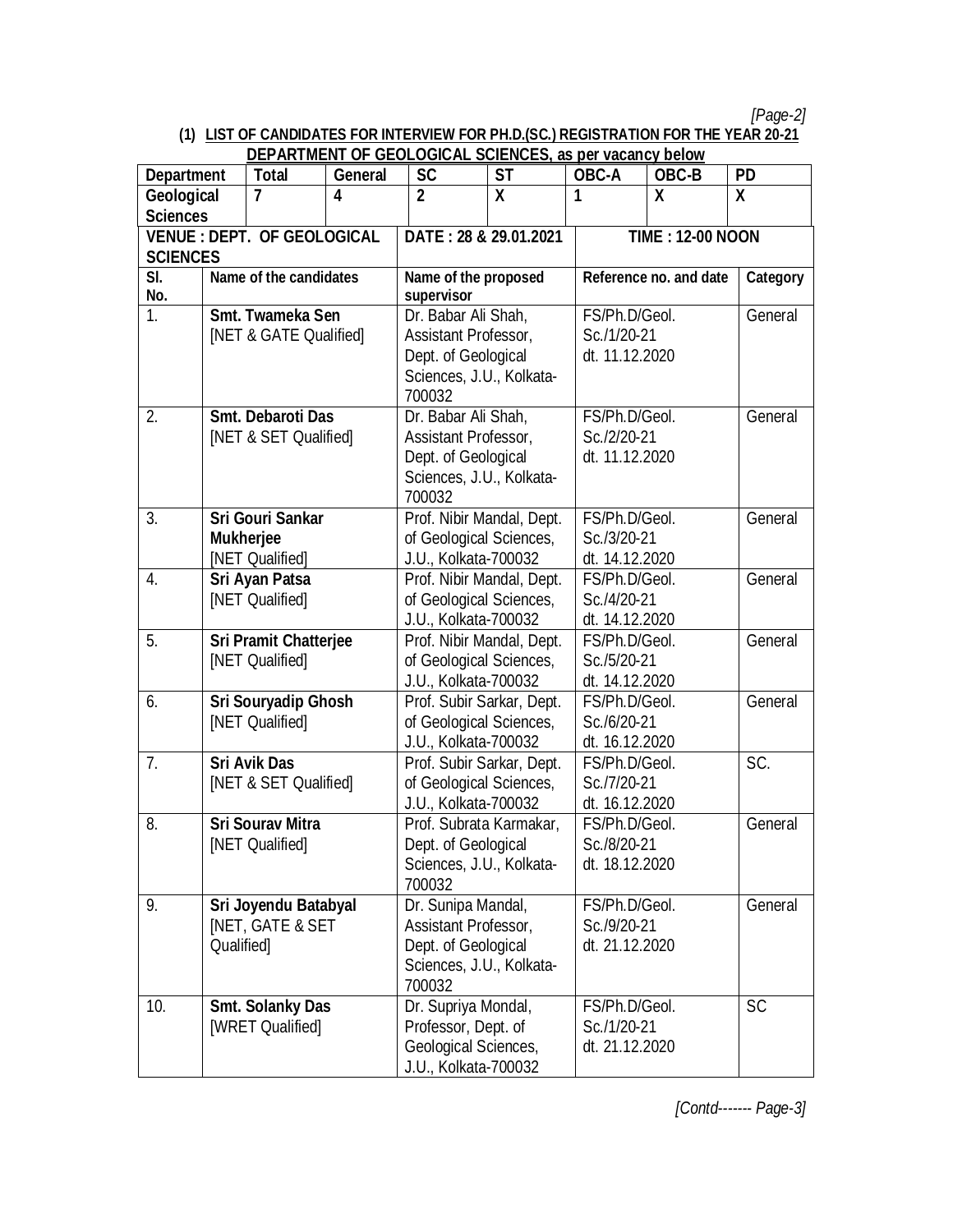|                               | <b>VENUE: DEPT. OF</b>     | DATE: 28 & 29.01.2021                |                    | <b>TIME: 12-00 NOON</b> |                    |  |  |
|-------------------------------|----------------------------|--------------------------------------|--------------------|-------------------------|--------------------|--|--|
|                               | <b>GEOLOGICAL SCIENCES</b> |                                      |                    |                         |                    |  |  |
| SI.<br>Name of the candidates |                            | Name of the<br><b>Proposed Title</b> |                    | Date of<br>Date of      |                    |  |  |
| No.                           | [Index No]                 | Supervisor/s                         | of the Thesis      | <b>Registration</b>     | <b>Publication</b> |  |  |
|                               |                            |                                      |                    |                         | of Course          |  |  |
|                               |                            |                                      |                    |                         | <b>Work</b>        |  |  |
|                               |                            |                                      |                    |                         | <b>Result</b>      |  |  |
| $\mathbf{1}$ .                | <b>Sri Sayan Biswas</b>    | Prof. Pulak                          | "Petrological      | 24.06.2013              | <b>DUPLICATE</b>   |  |  |
|                               | [Index No.: 117/13/Geol.   | Sengupta, Dept.                      | characterization   |                         |                    |  |  |
|                               | $Sc.$ /22]                 | of Geol. Sc.,                        | of tourmaline      |                         |                    |  |  |
|                               | Mob:- 9748602449           | J.U., Kolkata-                       | bearing rocks      |                         |                    |  |  |
|                               | sb.mailsayan@qmail.com     | 700032 and Prof.                     | from parts of      |                         |                    |  |  |
|                               |                            | Sanjoy Sanyal,                       | South Purulia      |                         |                    |  |  |
|                               |                            | Dept. of Geol.                       | Shear Zone         |                         |                    |  |  |
|                               |                            | Sc., J.U.,                           | (SPSZ) and         |                         |                    |  |  |
|                               |                            | Kolkata-700032                       | Singhbhum          |                         |                    |  |  |
|                               |                            |                                      | Shear Zone         |                         |                    |  |  |
|                               |                            |                                      | (SSZ): Evidence    |                         |                    |  |  |
|                               |                            |                                      | of episodic        |                         |                    |  |  |
|                               |                            |                                      | boron bearing      |                         |                    |  |  |
|                               |                            |                                      | fluid flux during  |                         |                    |  |  |
|                               |                            |                                      | regional           |                         |                    |  |  |
|                               |                            |                                      | metamorphism"      |                         |                    |  |  |
| 2.                            | <b>Sri Alip Roy</b>        | Dr. Sadhana M.                       | <b>"TECTONIC</b>   | 15.10.2015              | 23.02.2017         |  |  |
|                               | [Index No.: 201/15/Geol.   | Chatterjee,                          | <b>EVOLUTION</b>   |                         |                    |  |  |
|                               | Sc./24]                    | Assistant                            | OF THE             |                         |                    |  |  |
|                               |                            | Professor, Dept.                     | <b>PORPHYRITIC</b> |                         |                    |  |  |
|                               |                            | of Geol. Sc.,                        | <b>GRANITES</b>    |                         |                    |  |  |
|                               |                            | J.U., Kolkata-                       | <b>AND</b>         |                         |                    |  |  |
|                               |                            | 700032                               | <b>ASSOCIATED</b>  |                         |                    |  |  |
|                               |                            |                                      | <b>GRANITE</b>     |                         |                    |  |  |
|                               |                            |                                      | <b>GNEISSES IN</b> |                         |                    |  |  |
|                               |                            |                                      | PARTS OF THE       |                         |                    |  |  |
|                               |                            |                                      | <b>MARWAR</b>      |                         |                    |  |  |
|                               |                            |                                      | TERRANE,           |                         |                    |  |  |
|                               |                            |                                      | RAJASTHAN,         |                         |                    |  |  |
|                               |                            |                                      | <b>INDIA</b> "     |                         |                    |  |  |

### **(2) LIST OF CANDIDATES FOR PRE-SUBMISSION SEMINAR FOR SUBMISSION OF THE THESES DEPARTMENT OF GEOLOGICAL SCIENCES**

*[Contd------- Page-4]*